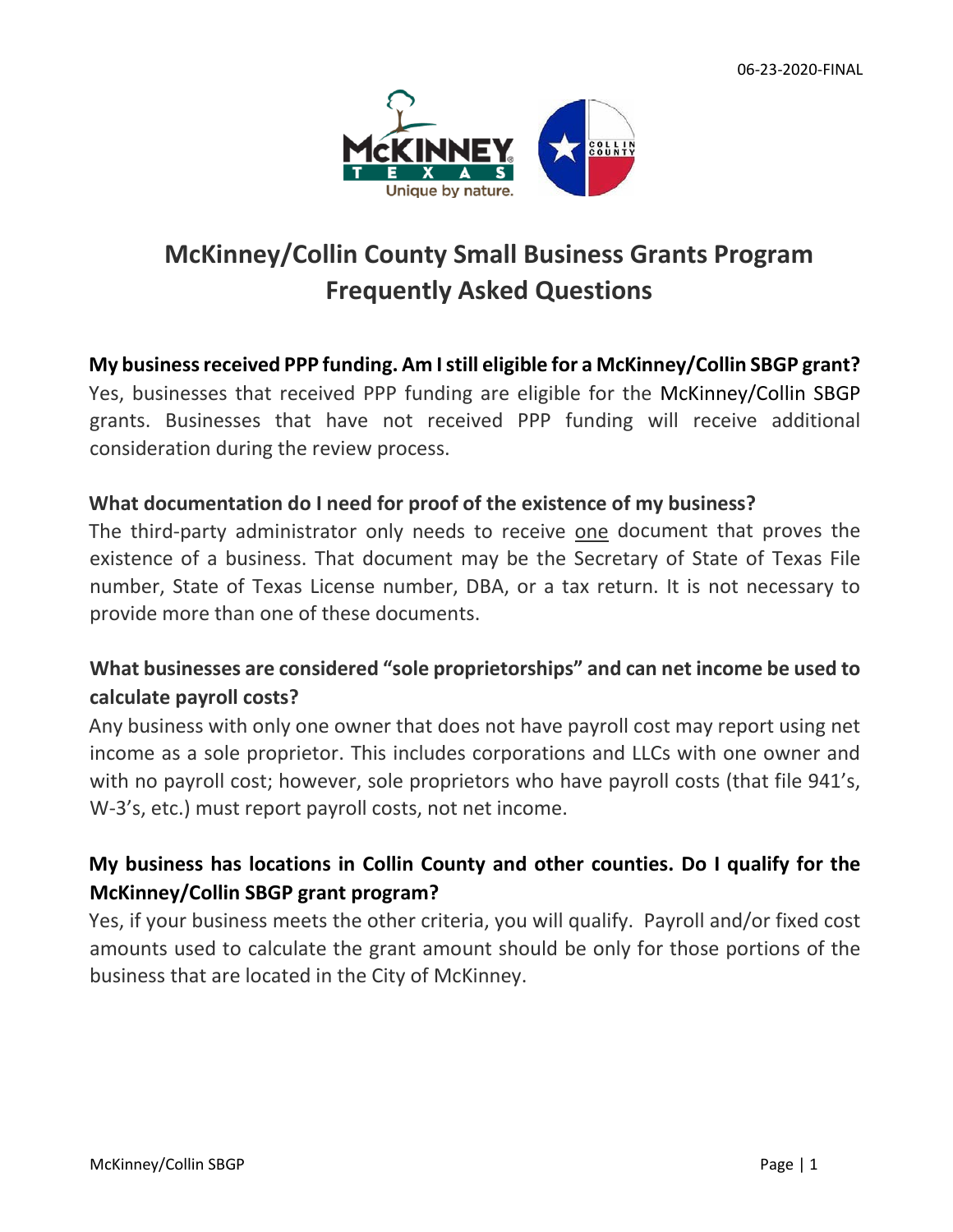# **My professional services business was considered essential by local/state government orders, but I feel that my business was affected by the mandates. Can I apply?**

Yes, all businesses that otherwise meets the criteria outlined in this McKinney/Collin SBGP program document may apply if such business is located in the City of McKinney. You will only be allowed to apply for reimbursement of actual losses that occurred during the time period outlined here.

### **What date do I show as the date my business was in operation?**

To qualify, a business needs to have been in operation at a storefront/office conducting business before March 1, 2019. Submittal of lease, mortgage, utilities statements showing occupancy of space before March 1, 2019 need to be submitted.

## **My business is located in a coworking space, is my business eligible to apply for a grant?**

Those businesses that had a coworking space contract before March 1, 2019 on a continuing basis may also be eligible to apply.

# **I had a storefront/office location prior to the COVID-19 pandemic restrictions issued by the State of Texas and was forced to close my physical presence. Am I eligible for a grant?**

If a business does not currently have a storefront/office location, but had one pre-COVID-19 and vacated the space *temporarily* due to COVID-19, the business may be eligible for a grant. You may be asked to provide proof that you had a storefront/office location prior to COVID-19

## **Will I be notified whether or not my application is approved for a grant?**

Yes. The third-party administrator will notify all applicants on whether or not they have been approved for a grant or have been disqualified for ineligibility.

## **Do I need to file all of these documents?**

Yes. These documents are necessary to ensure all applicants meet the required eligibility to receive grants. These same documents are required by many state and federal grant programs.